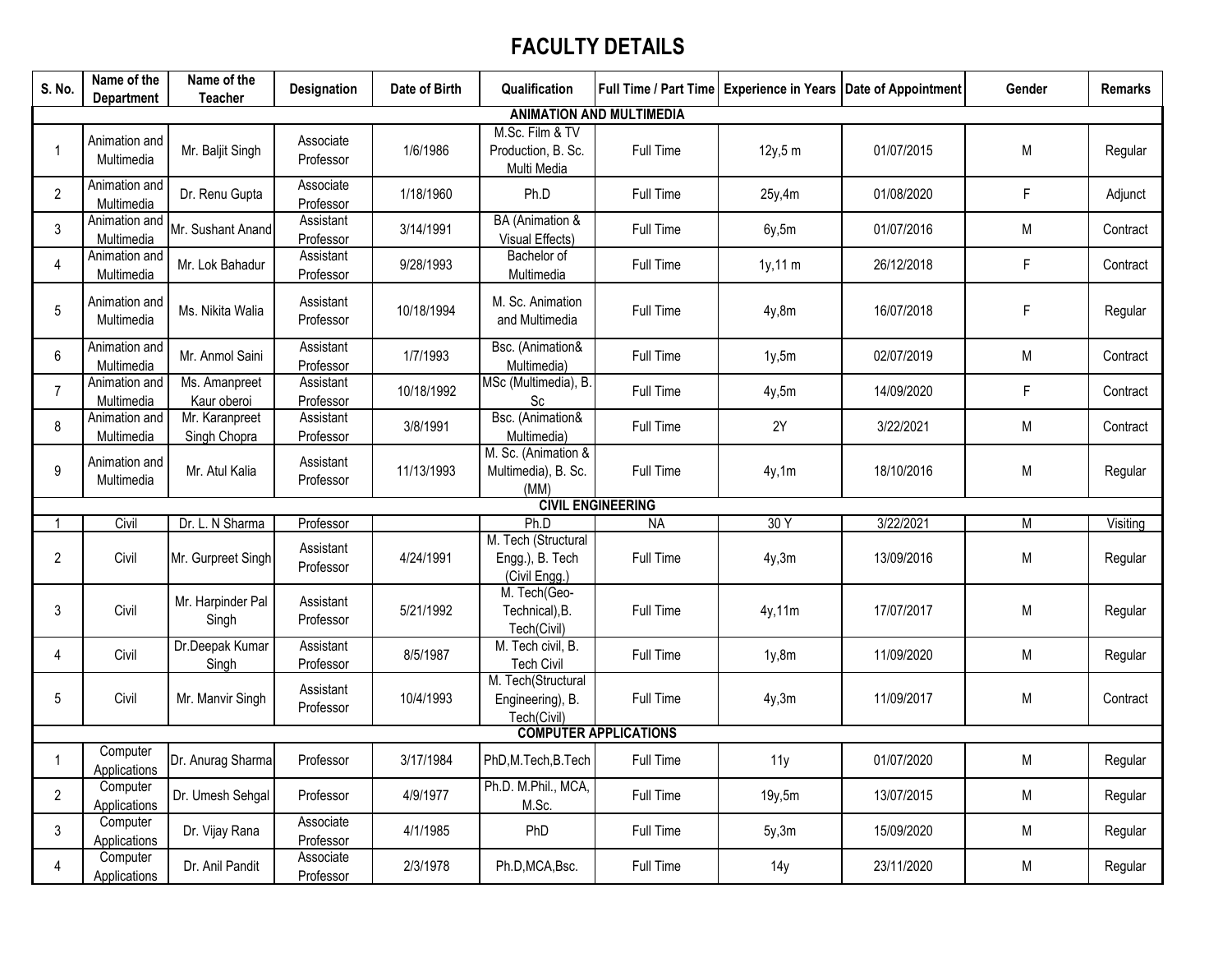| S. No.          | Name of the<br><b>Department</b>   | Name of the<br><b>Teacher</b> | <b>Designation</b>     | Date of Birth | Qualification                                             |                                     |         | Full Time / Part Time   Experience in Years   Date of Appointment | Gender | Remarks  |
|-----------------|------------------------------------|-------------------------------|------------------------|---------------|-----------------------------------------------------------|-------------------------------------|---------|-------------------------------------------------------------------|--------|----------|
| 5               | Computer<br>Applications           | Dr. Hitesh<br>Marwaha         | Associate<br>Professor | 2/5/1983      | PhD                                                       | Full Time                           | 15y, 3m | 14/09/2020                                                        | M      | Regular  |
| 6               | Computer<br>Applications           | Dr. Ioan Kosmin               | Associate<br>Professor | 6/28/1977     | PhD                                                       | <b>NA</b>                           | 16y     | 1/22/2021                                                         | M      | Visiting |
| $\overline{7}$  | Computer<br>Applications           | Ms. Neeta Rana                | Associate<br>Professor | 3/3/1985      | M.Tech, B.Tech                                            | Full Time                           | 14.5Y   | 2/23/2021                                                         | F      | Regular  |
| 8               | Computer<br>Applications           | Lt. Kamaljeet<br>Singh        | Assistant<br>Professor | 12/6/1982     | MCA, BCA                                                  | Full Time                           | 9y      | 07/07/2015                                                        | M      | Contract |
| 9               | Computer<br>Applications           | Ms. Niti Moudgil              | Assistant<br>Professor | 4/11/1984     | MCA, B. Sc.<br>Economics                                  | Full Time                           | 10y, 4m | 01/08/2015                                                        | F      | Contract |
| 10 <sup>°</sup> | Computer<br>Applications           | Ms. Promila<br>Minhas         | Assistant<br>Professor | 12/12/1969    | MCA, BA, BEd                                              | Full Time                           | 22y,4m  | 01/08/2016                                                        | F      | Contract |
| 11              | Computer<br>Applications           | Mr. Inderjit Singh            | Assistant<br>Professor | 5/1/1985      | M. Tech (CSE), B.<br>Tech (CSE)                           | Full Time                           | 8y, 10m | 23/01/2018                                                        | M      | Regular  |
| 12              | Computer<br>Applications           | Ms. Arshpreet<br>Kaur         | Assistant<br>Professor | 7/8/1990      | M. Tech. (CSE), B.<br>Tech(CSE)                           | Full Time                           | 7y,4m   | 24/01/2019                                                        | F      | Regular  |
| 13              | Computer<br>Applications           | Ms. Tanu Chopra               | Assistant<br>Professor | 1/3/1993      | M. Tech, B. Tech                                          | Full Time                           | 1y, 5m  | 08/07/2019                                                        | F      | Contract |
| 14              | Computer<br>Applications           | Mr. Harpreet Singh<br>Dhanoa  | Assistant<br>Professor | 12/17/1991    | MCA, BCA                                                  | Full Time                           | 3y,4m   | 18/07/2019                                                        | M      | Contract |
| 15              | Computer<br>Applications           | Mr. Narinder<br>Kumar         | Assistant<br>Professor | 11/5/1983     | M.Tech                                                    | Full Time                           | 14y, 1m | 02/11/2019                                                        | M      | Regular  |
| 16              | Computer<br>Applications           | Mr. Amanpal Singh<br>Rayat    | Assistant<br>Professor | 5/14/1985     | M. Tech, B. Tech,<br><b>NET</b>                           | Full Time                           | 11y, 1m | 14/08/2019                                                        | M      | Regular  |
| 17              | Computer<br>Applications           | Ms. Gurgeet Kaur<br>Sandhu    | Assistant<br>Professor | 7/1/1992      | M. Tech. CSE, B.<br>Tech                                  | Full Time                           | 4y,4m   | 18/07/2016                                                        | F      | Regular  |
| 18              | Computer<br>Applications           | Mr. Vimal Dev                 | Assistant<br>Professor | 1/4/1989      | M. Tech (CSE),<br>B.Tech. (CSE),<br>GATE                  | Full Time                           | 8y,1m   | 06/07/2015                                                        | M      | Regular  |
| 19              | Computer<br>Applications           | Mr. Avtar                     | Assistant<br>Professor | 10/23/1987    | M. Sc. IT                                                 | Full Time                           | 6y, 3m  | 01/09/2014                                                        | M      | Contract |
| 20              | Computer<br>Applications           | Mr. Harminder<br>Singh        | Assistant<br>Professor | 8/15/1992     | MCA, BCA                                                  | Full Time                           | 0y, 4m  | 10/04/2019                                                        | M      | Contract |
| 21              | Computer<br>Applications           | Mr. Abhishek<br>Dhawan        | Assistant<br>Professor | 19/07/1984    | MCA, BCA                                                  | Full Time                           | 0y,4m   | 15/09/2015                                                        | M      | Contract |
| 22              | Computer<br>Applications           | Ms. Priyasha Seth             | Assistant<br>Professor | 11/13/1989    | MSC.IT, BCA                                               | Full Time                           | 0y,4m   | 13/07/2015                                                        | F      | Contract |
| 23              | Computer<br>Applications           | Ms. Shaina                    | Assistant<br>Professor | 12/14/1992    | M.Tech, B.Tech                                            | Full Time                           | 8.4 Y   | 2/22/2021                                                         | F      | Regular  |
|                 |                                    |                               |                        |               |                                                           | <b>COMPUTER SCIENCE ENGINEERING</b> |         |                                                                   |        |          |
|                 | Computer<br>Science<br>Engineering | Dr. Simar preet<br>Singh      | Associate<br>Professor | 11/12/1986    | PhD,M.Tech,B.Tech                                         | Full Time                           | 8.5 Y   | 3/2/2021                                                          | M      | Regular  |
| $\overline{2}$  | Computer<br>Science<br>Engineering | Mr. Rajesh<br>Sharma          | Associate<br>Professor | 3/23/1982     | Pursuing Ph.D., M.<br>Tech. (CSE), M. Sc.<br><b>BCANA</b> | Full Time                           | 13y,4m  | 24/07/2018                                                        | M      | Regular  |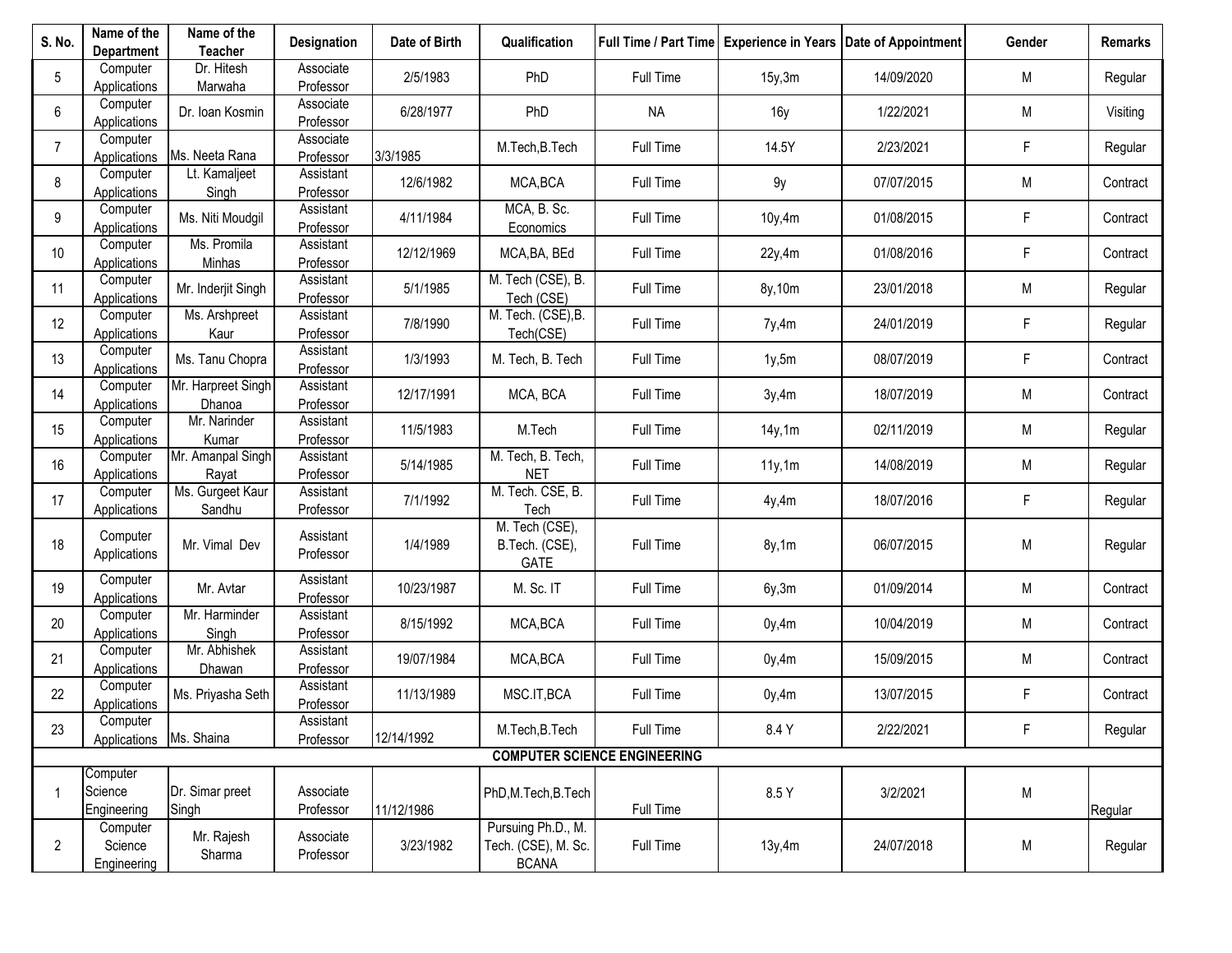| S. No.         | Name of the<br><b>Department</b>   | Name of the<br><b>Teacher</b>             | Designation            | Date of Birth | Qualification                                    |                    |         | Full Time / Part Time   Experience in Years   Date of Appointment | Gender    | <b>Remarks</b> |
|----------------|------------------------------------|-------------------------------------------|------------------------|---------------|--------------------------------------------------|--------------------|---------|-------------------------------------------------------------------|-----------|----------------|
|                | Computer<br>Science<br>Engineering | Dr. Shimnder<br>Singh                     | Associate<br>Professor | 11/5/1983     | PhD                                              | <b>NA</b>          | 15 Y    | 3/22/2021                                                         | M         | Visiting       |
| 3              | Computer<br>Science<br>Engineering | Ms. Priya                                 | Assistant<br>Professor | 12/9/1991     | M. Sc.<br>(Chemistry), B. Sc<br>(NM)             | Full Time          | 0y, 3m  | 24/08/2020                                                        | F         | Regular        |
| 4              | Computer<br>Science<br>Engineering | Ms. Manpreet Kaur                         | Assistant<br>Professor | 6/16/1994     | M. Sc<br>(Mathematics), B. Sc                    | Full Time          | 2y,9m   | 26/02/2018                                                        | F         | Regular        |
| 5              | Computer<br>Science<br>Engineering | Ms. Monica<br>Sharma                      | Assistant<br>Professor | 2/1/1986      | M. Tech (CSE), B.<br>Tech(IT)                    | Full Time          | 12y,4m  | 20/07/2015                                                        | F         | Regular        |
| 6              | Computer<br>Science<br>Engineering | Mr. Gagandeep<br>Singh                    | Assistant<br>Professor | 3/12/1987     | M. Tech CSE, B.<br>Tech. CSE                     | Full Time          | 3y,4m   | 10/07/2017                                                        | M         | Regular        |
| $\overline{7}$ | Computer<br>Science<br>Engineering | Ms. Birpal Kaur                           | Assistant<br>Professor | 11/5/1993     | M. Tech. (CSE), B.<br>Tech. (IT)                 | Full Time          | 4y,8m   | 23/03/2018                                                        | F         | Regular        |
| 9              | Computer<br>Science<br>Engineering | Ms. Kalpna<br>Gautam                      | Assistant<br>Professor | 6/22/1992     | M. Tech(CSE), B.<br>Tech(CSE)                    | Full Time          | 4y,1m   | 04/11/2019                                                        | F         | Regular        |
| 11             | Computer<br>Science<br>Engineering | Mr. Gaurav<br>Agnihotri                   | Assistant<br>Professor | 10/29/1988    | M. Tech(CSE), B.<br>Tech(CSE)                    | Full Time          | 10y, 6m | 03/06/2015                                                        | M         | Regular        |
| 12             | Computer<br>Science<br>Engineering | Ms. Deepakshi<br>Mohal                    | Assistant<br>Professor | 3/7/1994      | M. Tech(CSE), B.<br>Tech(CSE)                    | Full Time          | 2.2Y    | 2/19/2021                                                         | F         | Contract       |
|                |                                    |                                           |                        |               |                                                  | <b>DESIGN</b>      |         |                                                                   |           |                |
|                | Design                             | Mr. Chitrak<br>Srivastva                  | Associate<br>Professor | 2/21/1991     | B.Design, Diploma                                | <b>NA</b>          |         | 1/22/2021                                                         | M         | Visiting       |
| $\mathbf{2}$   | Design                             | Ms. Bhawna                                | Assistant<br>Professor | 6/8/1987      | MA (Fine Arts), BA,<br><b>Bed</b>                | Full Time          | 9y,8m   | 01/02/2015                                                        | F         | Regular        |
| 3              | Design                             | Mr. Salunke Pranit<br>Sanjay              | Assistant<br>Professor | 12/6/1996     | М.<br>Design(Transportatio<br>n Design), BSc. IT | Full Time          | 0y,11m  | 10/01/2020                                                        | ${\sf M}$ | Regular        |
| 4              | Design                             | Mr. Dhruv                                 | Assistant<br>Professor | 12/14/1996    | M.Design                                         | Full Time          | 0.4     | 2/1/2021                                                          | M         | Regular        |
|                |                                    |                                           |                        |               |                                                  | <b>HOSPITALITY</b> |         |                                                                   |           |                |
|                | Hospitality                        | Dr. Sandilyan<br>Ramunujam<br>Pagaldiviti | Professor              | 6/30/1973     | PhD                                              | Full Time          | 18y, 1m | 10/11/2020                                                        | M         | Regular        |
| $\mathbf{2}$   | Hospitality                        | Dr. Izzat Hussain                         | Professor              | 10/18/1959    | PhD                                              | <b>NA</b>          | 1y, 5m  | 03/07/2019                                                        | M         | Visiting       |
| 3              | Hospitality                        | Dr. Aeshwarya<br><b>Dixit</b>             | Associate<br>Professor | 8/1/1986      | Ph.D, MBA                                        | Full Time          | 9 Y     | 1/18/2021                                                         | F         | Regular        |
| 4              | Hospitality                        | Dr. Manpreet Kaur                         | Associate<br>Professor | 3/19/1991     | Phd, MPhil, MBA                                  | Full Time          | 4 Y     | 3/23/2021                                                         | F         | Regular        |
| 5 <sub>5</sub> | Hospitality                        | Mr. Dhiraj Pathak                         | Associate<br>Professor | 9/13/1980     | MBA (HR), BSc<br>(HM)                            | Full Time          | 11y,4m  | 01/08/2016                                                        | M         | Regular        |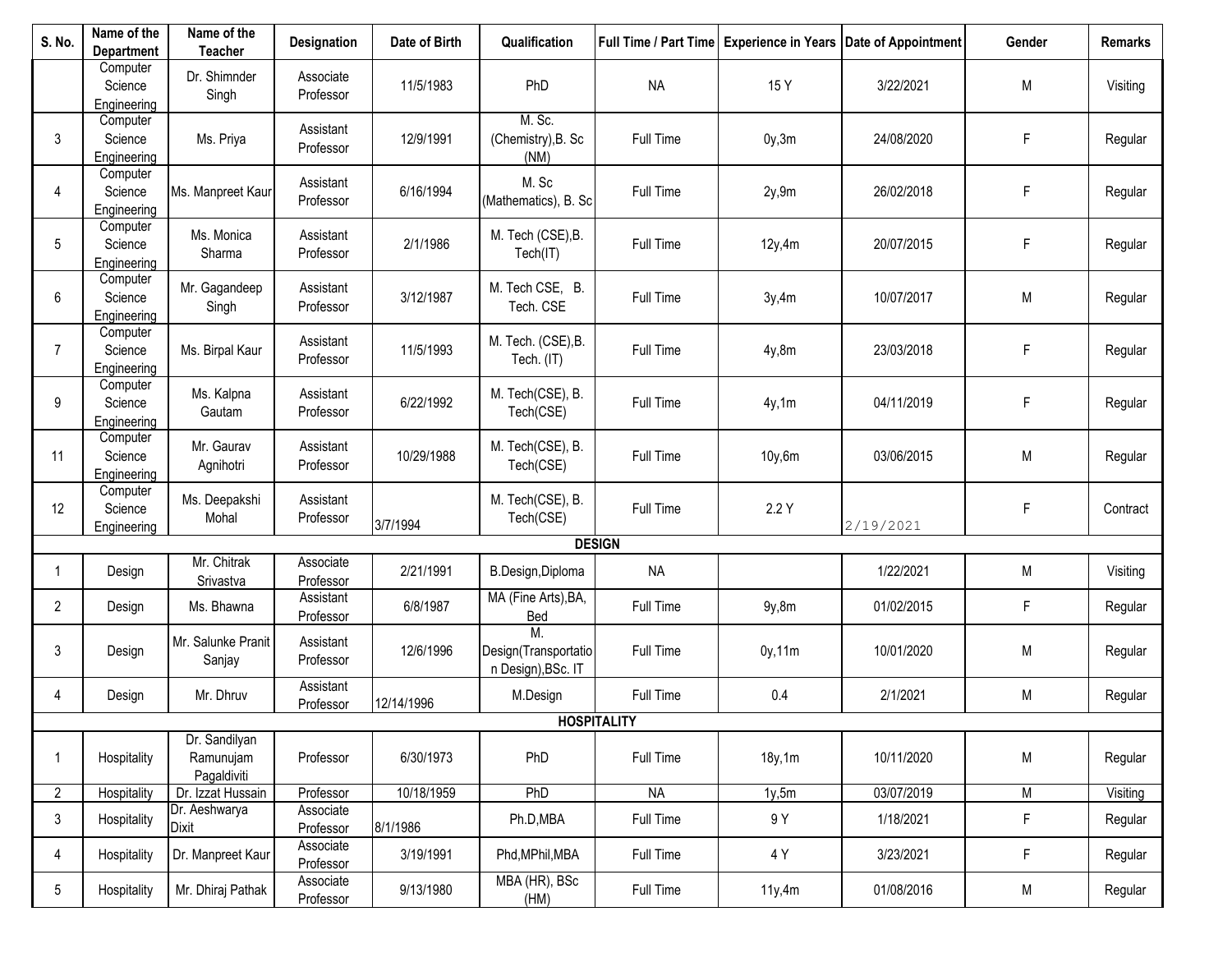| S. No. | Name of the<br><b>Department</b> | Name of the<br><b>Teacher</b> | <b>Designation</b>     | Date of Birth | Qualification                                                                            |           |                           | Full Time / Part Time   Experience in Years   Date of Appointment | Gender      | <b>Remarks</b> |
|--------|----------------------------------|-------------------------------|------------------------|---------------|------------------------------------------------------------------------------------------|-----------|---------------------------|-------------------------------------------------------------------|-------------|----------------|
| 6      | Hospitality                      | Dr. Sumant<br>Sharma          | Associate<br>Professor | 3/26/1988     | PhD                                                                                      | Full Time | 8y,4m                     | 28/10/2020                                                        | M           | Regular        |
| 7      | Hospitality                      | Dr. Kusum                     | Associate<br>Professor | 12/19/1981    | Ph.D., Masters in<br>tourism<br>Management (MTM),<br>B. Sc. (Medical),<br><b>UGC NET</b> | Full Time | 6y,9m                     | 24/07/2018                                                        | $\mathsf F$ | Regular        |
| 8      | Hospitality                      | Dr. Disha Khanna              | Associate<br>Professor | 8/3/1981      | MA - English<br>Literature, BA(Hons)                                                     | Full Time | 15y,4m                    | 20/07/2015                                                        | F           | Regular        |
| 9      | Hospitality                      | Dr. Ashutosh<br>Verma         | Associate<br>Professor | 4/8/1982      | Ph.D, MBA                                                                                | Full Time | 13.8 Y                    | 1/4/2021                                                          | M           | Regular        |
| 10     | Hospitality                      | Mr. Praveen<br>Kumar          | Assistant<br>Professor | 4/10/1982     | <b>MBA</b> (Retail<br>Management), B.<br>Sc. H & HA                                      | Full Time | 6y,11m                    | 11/01/2016                                                        | M           | Regular        |
| 11     | Hospitality                      | Mr. Shiv Raj                  | Assistant<br>Professor | 12/22/1990    | MTM, B. Sc.                                                                              | Full Time | 4y,5m                     | 03/07/2017                                                        | M           | Regular        |
| 12     | Hospitality                      | Mr. Ajay Chandel              | Assistant<br>Professor | 9/18/1974     | MBA(HR), BHM                                                                             | Full Time | 8y,4m                     | 24/07/2017                                                        | M           | Regular        |
| 13     | Hospitality                      | Mr. Sonu Kumar<br>Katnoriya   | Assistant<br>Professor | 12/21/1980    | M.Sc. (Tourism &<br>HM), B.Com, B.Sc.<br>(HM)                                            | Full Time | 6y,9m                     | 07/03/2018                                                        | M           | Regular        |
| 14     | Hospitality                      | Ms. Payal Ahuja               | Assistant<br>Professor | 12/29/1990    | MBA, BBA                                                                                 | Full Time | 3y, 11m                   | 26/12/2017                                                        | F           | Contract       |
| 15     | Hospitality                      | Mr. Manjinder<br>Singh        | Assistant<br>Professor | 7/14/1986     | <b>BHMCT</b>                                                                             | Full Time | 5y, 11m                   | 21/12/2018                                                        | M           | Contract       |
| 16     | Hospitality                      | Ms. Shagun Khaira             | Assistant<br>Professor | 5/25/1988     | MTM, B. Sc ATHM                                                                          | Full Time | 8y,6m                     | 15/06/2016                                                        | F           | Regular        |
| 17     | Hospitality                      | Ms. Vaishali<br>Thakur        | Assistant<br>Professor | 3/26/1992     | M. Sc, B. Sc                                                                             | Full Time | 4y,9m                     | 17/07/2017                                                        | F           | Regular        |
| 18     | Hospitality                      | Ms. Shilpa Khosla             | Assistant<br>Professor | 2/16/1993     | MBA (HM &<br>Marketing), B. Com                                                          | Full Time | 4y,4m                     | 10/08/2016                                                        | F           | Contract       |
| 19     | Hospitality                      | Mr. Amandeep<br>Kumar         | Assistant<br>Professor | 6/21/1979     | <b>BBA</b> in HM                                                                         | Full Time | 10y, 4m                   | 23/07/2015                                                        | M           | Regular        |
| 20     | Hospitality                      | Mr. Sanjiv Verma              | Assistant<br>Professor |               | M. Sc (HM), 3 years-<br><b>DHM</b>                                                       | <b>NA</b> | 22y,11m                   | 08/01/2018                                                        | M           | Visiting       |
| 21     | Hospitality                      | Mr. Sanjeev Kumar<br>hota     | Assistant<br>Professor | 4/7/1984      | BA, DHM                                                                                  | <b>NA</b> | 13 y (Industry<br>Expert) | 08/01/2018                                                        | M           | Visiting       |
| 22     | Hospitality                      | Mr. Manikant Sah              | Assistant<br>Professor | 2/20/1979     | MBA(HM), B. Sc.<br>(HM)                                                                  | <b>NA</b> | 10y,9m                    | 01/03/2018                                                        | M           | Visiting       |
| 23     | Hospitality                      | Mr. Simerjeet<br>Singh        | Assistant<br>Professor |               | MBA, 3 years-DHM                                                                         | <b>NA</b> | 7y,9m                     | 01/03/2016                                                        | M           | Visiting       |
| 24     | Hospitality                      | Mr. Raj Kumar                 | Assistant<br>Professor | 2/8/1986      | MTM, BHMCT                                                                               | <b>NA</b> | 12y,10m                   | 12/02/2018                                                        | M           | Visiting       |
| 25     | Hospitality                      | Mr. Vishal Mehtani            | Assistant<br>Professor | 10/26/1981    | 3 years-DHM                                                                              | <b>NA</b> | 14 y,7m                   | 01/05/2017                                                        | M           | Visiting       |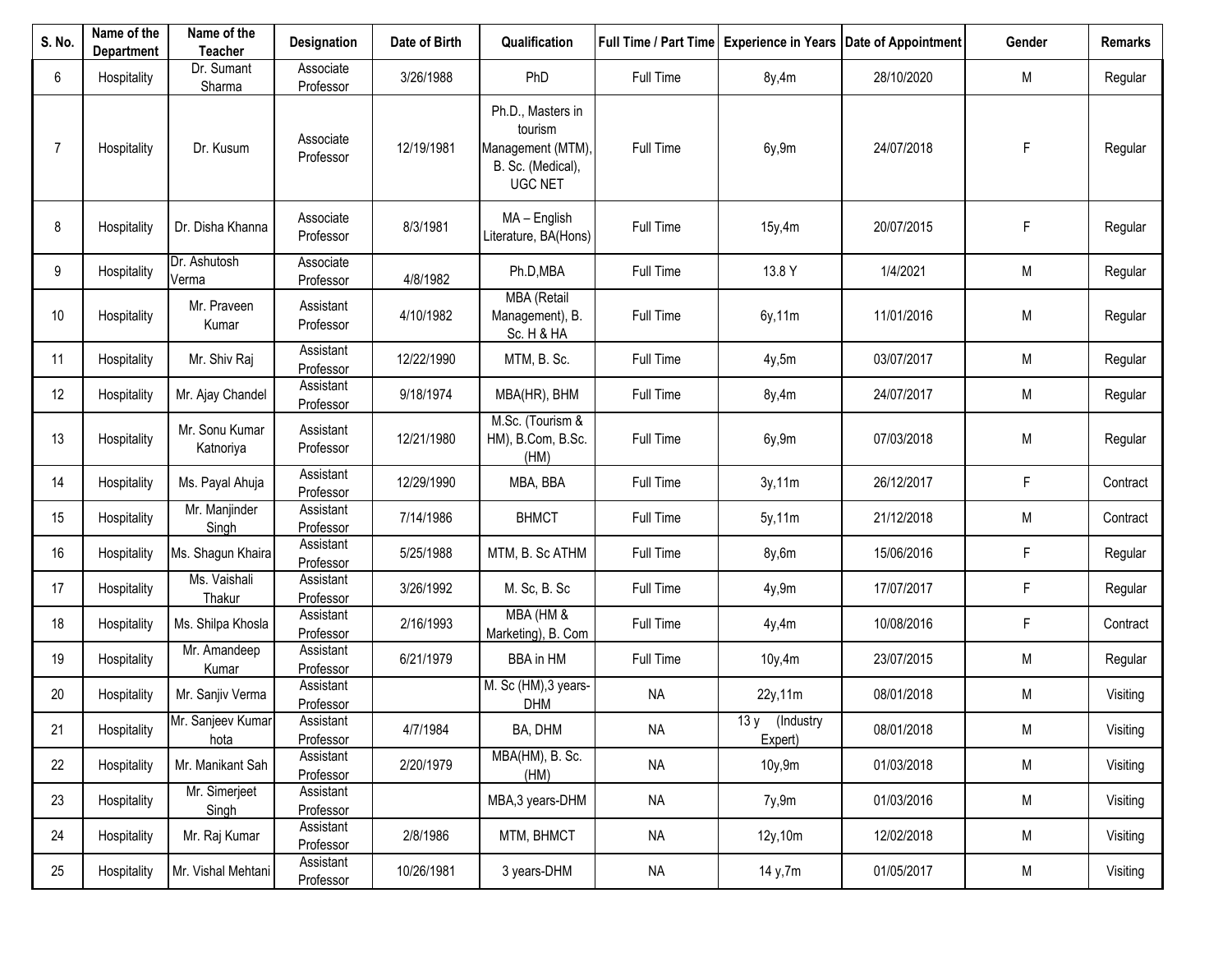| S. No.         | Name of the<br><b>Department</b> | Name of the<br><b>Teacher</b> | Designation            | Date of Birth | Qualification                                                        |                               |                            | Full Time / Part Time   Experience in Years   Date of Appointment | Gender    | Remarks  |
|----------------|----------------------------------|-------------------------------|------------------------|---------------|----------------------------------------------------------------------|-------------------------------|----------------------------|-------------------------------------------------------------------|-----------|----------|
| 26             | Hospitality                      | Mr. Rahul Rawat               | Assistant<br>Professor | 8/8/1985      | MBA(HM), 3 years<br><b>DHM</b>                                       | <b>NA</b>                     | 8y, 10m                    | 01/02/2017                                                        | M         | Visiting |
| 27             | Hospitality                      | Ms. Jasleen Kaur              | Assistant<br>Professor | 1/3/1989      | B. Sc (HM)                                                           | Full Time                     | 8y,3m                      | 28/08/2017                                                        | F         | Contract |
| 28             | Hospitality                      | Mr. Vipin Kumar               | Assistant<br>Professor | 1/12/1977     | M. Sc HM, BHM                                                        | Full Time                     | 13y, 1m                    | 11/11/2019                                                        | M         | Regular  |
| 29             | Hospitality                      | Mr. Atul Kumar<br>Sharma      | Assistant<br>Professor | 11/17/1988    | <b>MTA</b>                                                           | <b>NA</b>                     | 7y,4m                      | 03/08/2020                                                        | M         | Visiting |
| 30             | Hospitality                      | Dr. P. P. Mohanty             | Assistant<br>Professor | 5/3/1981      | PhD, MTM                                                             | <b>NA</b>                     | 13y                        | 03/08/2020                                                        | M         | Visiting |
|                |                                  |                               |                        |               |                                                                      | <b>MECHANICAL ENGINEERING</b> |                            |                                                                   |           |          |
| 1              | Mechanical                       | Dr. Anuranjan<br>Sharda       | Professor              | 4/28/1971     | PhD Mechanical, M.<br>Tech (Industrial),<br>B.Tech. (ME)             | Full Time                     | 19y,4m                     | 25/07/2016                                                        | M         | Regular  |
| 2              | Mechanical                       | Mr. C.R. Tripathy             | Professor              | 4/3/1980      | M. Tech, B. Tech                                                     | Full Time                     | 16y,9m                     | 01/03/2018                                                        | ${\sf M}$ | Regular  |
| 3              | Mechanical                       | Dr. Neeraj Puri               | Associate<br>Professor | 10/14/1981    | PhD Physics, M. Sc.<br>Physics, B. Sc                                | Full Time                     | 12y, 5m                    | 16/07/2015                                                        | F         | Regular  |
| 4              | Mechanical                       | Mr. Rahul Joshi               | Associate<br>Professor | 12/21/1974    | Pursuing PhD,<br>M. Tech (Prod.<br>Eng.), B. Tech(Prod.<br>Eng.)     | Full Time                     | 15y,6m                     | 01/06/2015                                                        | M         | Regular  |
| 5              | Mechanical                       | Mr. Manu Kapoor               | Associate<br>Professor | 12/18/1966    | <b>B.Tech</b>                                                        | Full Time                     | 30y<br>(Inustry<br>Expert) | 03/08/2020                                                        | ${\sf M}$ | Adjunct  |
| 6              | Mechanical                       | Mr. J.S.Bhullar               | Associate<br>Professor | 12/9/1964     | B.Tech, Diploma                                                      | Full Time                     | 32 Y                       | 1/22/2021                                                         | M         | Adjunct  |
| $\overline{7}$ | Mechanical                       | Ms. Sucheta Jain              | Assistant<br>Professor | 6/14/1975     | M. Sc. (Maths), B.<br>Sc (Non-medical),<br>B.Ed                      | Full Time                     | 15y,2m                     | 07/08/2014                                                        | F         | Regular  |
| 8              | Mechanical                       | Ms. Samneet Kaur              | Assistant<br>Professor | 12/22/1993    | M. Sc. Physics, B.<br>Sc (NM)                                        | Full Time                     | 3y,5m                      | 03/07/2017                                                        | F         | Contract |
| 9              | Mechanical                       | Ms. Vani Saini                | Assistant<br>Professor | 10/13/1996    | M. Sc (Chemistry<br>Hons.), B. Sc<br>(Chemistry Hons.)<br><b>NET</b> | Full Time                     | 1y,2m                      | 01/10/2019                                                        | F         | Regular  |
| 10             | Mechanical                       | Mr. Paprinder<br>Singh        | Assistant<br>Professor | 6/10/1986     | M. Tech (Mech.<br>Engg.), B. Tech<br>(Mech. Engg.)                   | Full Time                     | 9y,5m                      | 25/08/2014                                                        | M         | Regular  |
| 11             | Mechanical                       | Mr. Rajesh Kumar              | Assistant<br>Professor | 10/25/1965    | M. Tech. (Thermal<br>Engineering), B.E<br>(Mechanical)               | Full Time                     | 9y, 10m                    | 01/02/2016                                                        | M         | Regular  |
| 12             | Mechanical                       | Mr. Sourav Bhatia             | Assistant<br>Professor | 7/31/1988     | M. Tech<br>(Manufacturing), B.<br>Tech (Mechanical)                  | Full Time                     | 5y, 5m                     | 04/07/2016                                                        | ${\sf M}$ | Regular  |
| 13             | Mechanical                       | Mr. Suraj Kalia               | Assistant<br>Professor | 6/27/1991     | M. Tech.<br>(Mechanical), B.<br>Tech (Mechanical)                    | Full Time                     | 3y,4m                      | 24/07/2017                                                        | M         | Regular  |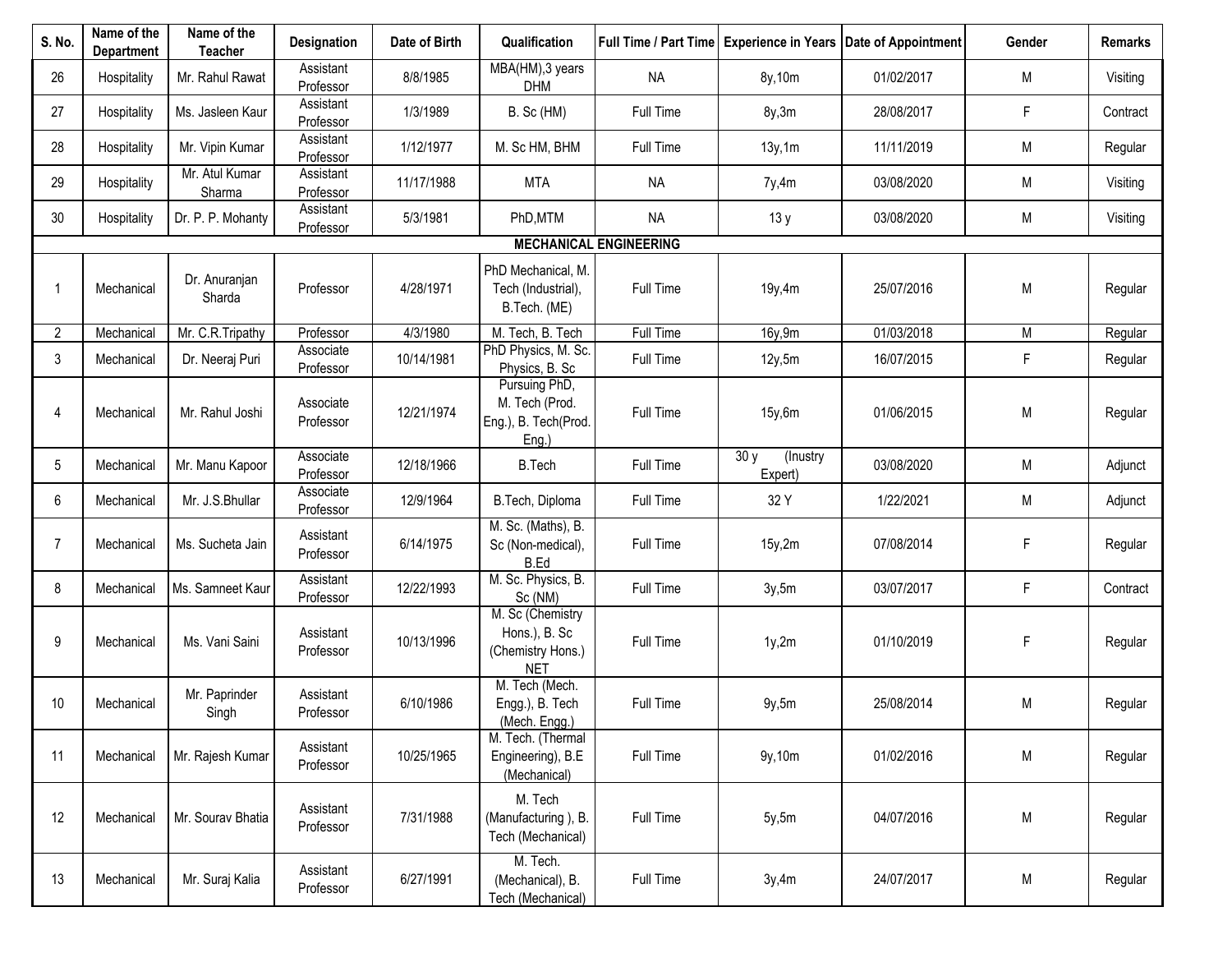| S. No.          | Name of the<br><b>Department</b> | Name of the<br><b>Teacher</b> | Designation            | Date of Birth | Qualification                                                                                              |                                                  |                              | Full Time / Part Time   Experience in Years   Date of Appointment | Gender | <b>Remarks</b> |
|-----------------|----------------------------------|-------------------------------|------------------------|---------------|------------------------------------------------------------------------------------------------------------|--------------------------------------------------|------------------------------|-------------------------------------------------------------------|--------|----------------|
| 14              | Mechanical                       | Mr. Yogesh Thakur             | Assistant<br>Professor | 7/29/1988     | M. Tech.                                                                                                   | Full Time                                        | 8y,2m                        | 24/07/2017                                                        | M      | Contract       |
| 15              | Mechanical                       | Mr. Ranvir Singh              | Assistant<br>Professor | 6/10/1988     | Pursuing PhD, M.<br>Tech (Mech),<br>B. Tech (Mech)                                                         | Full Time                                        | 6y, 3m                       | 21/08/2017                                                        | M      | Regular        |
| 16              | Mechanical                       | Mr. Prince Kumar              | Assistant<br>Professor | 12/13/1984    | Pursuing PhD<br>CAD/CAM, M.E<br>(CAD/CAM) &<br>Robotics, B.Tech.<br>(Mechanical), Gate<br>Qualified        | Full Time                                        | 10y,6m                       | 15/06/2016                                                        | M      | Regular        |
| 17              | Mechanical                       | Dr. Arvind Katyayn            | Assistant<br>Professor | 6/20/1987     | PhD, M. Tech<br>(Product Design and<br>Development) B.<br>Tech. (Automotive<br>Design Engineering)<br>GATE | Full Time                                        | 1y, 5m                       | 24/06/2019                                                        | M      | Regular        |
| 18              | Mechanical                       | Mr. Shailesh<br>Kumar Pandey  | Assistant<br>Professor | 5/1/1990      | M. Tech<br>(Mechanical), B.<br>Tech (Mechanical),<br><b>GATE Qualified</b>                                 | Full Time                                        | 2y,6m                        | 23/05/2018                                                        | M      | Regular        |
|                 |                                  |                               |                        |               |                                                                                                            | <b>ROBOTICS ENGINEERING</b>                      |                              |                                                                   |        |                |
|                 | Robotics                         | Mr. Kali Mathu                | Associate<br>Professor | 2/5/1984      | M.EGG-CAD                                                                                                  | Full Time                                        |                              | 1/22/2021                                                         | M      | Adjunct        |
| $\overline{2}$  | Robotics                         | Mr. Gurpreet Singh            | Assistant<br>Professor | 11/22/1988    | M. Tech(CAD-CAM<br>and Robotics),<br>B. Tech                                                               | Full Time                                        | 4y,3m                        | 13/09/2016                                                        | M      | Regular        |
| 3               | Robotics                         | Mr. Uttam Kumar               | Assistant<br>Professor | 11/14/1990    | M. Tech B. Tech<br>(Mechanical)                                                                            | Full Time                                        | 5y, 11m                      | 08/01/2018                                                        | M      | Regular        |
|                 |                                  |                               |                        |               |                                                                                                            | <b>AEROSPACE ENGINEERING</b>                     |                              |                                                                   |        |                |
|                 | Aerospace                        | Dr. Arvind Kumar<br>Vig       | Professor              | 12/9/1965     | PhD, M. Tech, B. Tech                                                                                      | Full Time                                        | 32y,11m (Industry<br>Expert) | 01/01/2020                                                        | M      | Adjunct        |
| $\overline{2}$  | Aerospace                        | Dr. Sudhakar<br>Sharma        | Professor              | 3/10/1944     | Ph.D, M.E,B.E                                                                                              | Full Time                                        | 35 y, 3m                     | 02/09/2015                                                        | М      | Adjunct        |
| 3               | Aerospace                        | Mr. Harikrishna<br>Chavhan    | Assistant<br>Professor | 9/30/1986     | M. Tech (Aerospace<br>Engineering),<br>B. Tech (Aero<br>Mechanical)                                        | Full Time                                        | 3y, 1 m'                     | 16/07/2018                                                        | M      | Regular        |
| 4               | Aerospace                        | Mr. Shiv Charan               | Assistant<br>Professor | 2/16/1956     | M.Tech                                                                                                     | Full Time                                        | 22 y (Industry<br>Expert)    | 14/08/2020                                                        | M      | Adjunct        |
| $5\phantom{.0}$ | Aerospace                        | Dr. Nayhel Sharma             | Assistant<br>Professor | 7/20/1988     | PhD, M. Tech                                                                                               | Full Time                                        | 1.3Y                         | 3/1/2021                                                          | M      | Regular        |
|                 |                                  |                               |                        |               |                                                                                                            | <b>Electronics and Communication Engineering</b> |                              |                                                                   |        |                |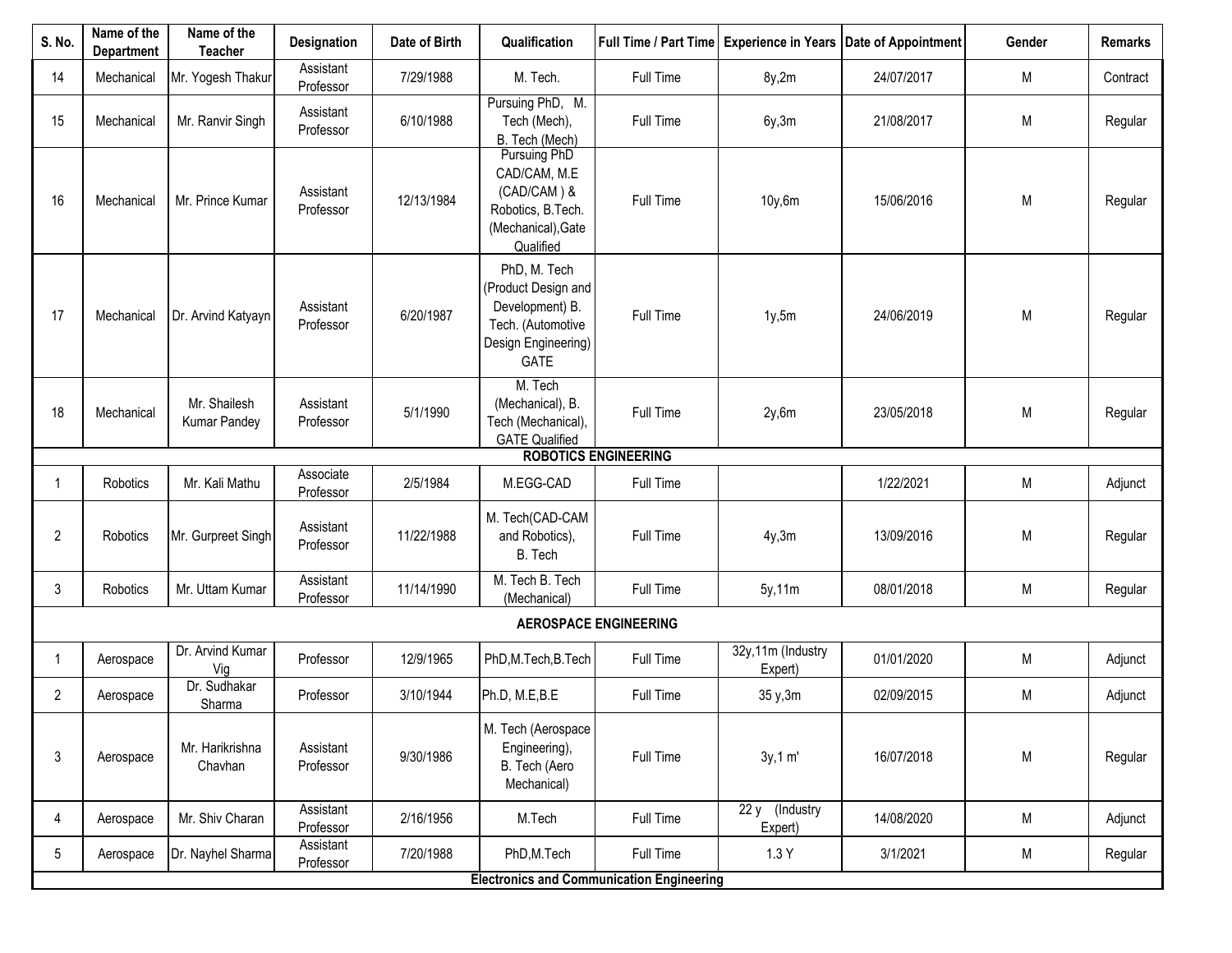| S. No.         | Name of the<br><b>Department</b>                 | Name of the<br><b>Teacher</b>             | Designation            | Date of Birth | Qualification                                                          |                            |         | Full Time / Part Time   Experience in Years   Date of Appointment | Gender    | <b>Remarks</b> |
|----------------|--------------------------------------------------|-------------------------------------------|------------------------|---------------|------------------------------------------------------------------------|----------------------------|---------|-------------------------------------------------------------------|-----------|----------------|
| -1             | Electronics and<br>n Engineering                 | Communicatio Dr. Vikrant Sharma           | Professor              | 8/27/1976     | Ph.D. ECE, M. Tech,<br>B. Tech                                         | Full Time                  | 20y,6m  | 01/06/2017                                                        | M         | Regular        |
| $\overline{2}$ | Electronics and<br>Communicatio<br>n Engineering | Mr. Kamaljeet<br>Kainth                   | Assistant<br>Professor | 11/20/1991    | M. Tech. (ECE), B.E,<br><b>UGC NET</b>                                 | Full Time                  | 4y,4m   | 25/07/2016                                                        | M         | Regular        |
| 3              | Electronics and<br>Communicatio<br>n Engineering | Ms. Puneet Kalsi                          | Assistant<br>Professor | 7/13/1986     | M. Tech. (ECE), B.<br>Tech (ECE)                                       | Full Time                  | 7y,2m   | 25/07/2016                                                        | F         | Regular        |
| 4              | Electronics and<br>Communicatio<br>n Engineering | Mr. Mandeep<br>Singh                      | Assistant<br>Professor | 11/26/1986    | M. Tech. (ECE), B.<br>Tech(ECE)                                        | Full Time                  | 11y,2m  | 04/10/2016                                                        | M         | Regular        |
| 5              | Electronics and<br>Communicatio<br>n Engineering | Mr. Manpreet<br>Singh                     | Assistant<br>Professor | 7/2/1991      | M.E (ECE), B.<br>Tech(ECE)                                             | Full Time                  | 4y,6m   | 15/06/2016                                                        | M         | Regular        |
|                |                                                  |                                           |                        |               |                                                                        | <b>GNA BUSINESS SCHOOL</b> |         |                                                                   |           |                |
|                | <b>GNA Business</b><br>School                    | Dr. S.K. Singla                           | Professor              | 7/7/1950      | PhD(Mgt)                                                               | <b>NA</b>                  | 28y,8m  | 01/04/2017                                                        | M         | Visiting       |
| $\overline{2}$ | <b>GNA Business</b><br>School                    | Dr. Monika<br>Hanspal                     | Associate<br>Professor | 12/29/1981    | PhD, NET, M. Phil,<br>M.Com, PGDIB                                     | Full Time                  | 15y,2m  | 01/10/2014                                                        | F         | Regular        |
| 3              | <b>GNA Business</b><br>School                    | Dr. Sameer Varma                          | Associate<br>Professor | 4/20/1975     | PhD, M. Com,<br>PGDBM, B. Com                                          | Full Time                  | 10y, 4m | 01/08/2016                                                        | M         | Regular        |
| 4              | <b>GNA Business</b><br>School                    | Dr. Dharmvir Uppal                        | Associate<br>Professor | 3/17/1974     | PhD, MBA                                                               | Full Time                  | 6y,8m   | 01/04/2017                                                        | M         | Regular        |
| 5              | School                                           | GNA Business   Dr. Parveen Singh<br>Kalsi | Associate<br>Professor | 1/13/1982     | PhD, PGDBM                                                             | Full Time                  | 15y, 1m | 19/10/2020                                                        | ${\sf M}$ | Regular        |
| 6              | <b>GNA Business</b><br>School                    | Dr. Rajinder Kaur                         | Associate<br>Professor | 7/8/1976      | Ph.D in<br>Economics, Msc.<br>Hons<br>Economics, BSC.<br>Hons, UGC Net | Full Time                  | 15y     | 7/1/2015                                                          | F         | Regular        |
| $\overline{7}$ | <b>GNA Business</b><br>School                    | Dr. Jyoti Singh                           | Assistant<br>Professor | 10/21/1988    | Ph.D,UGC<br>NET, M.com                                                 | Full Time                  | 1.5Y    | 1/18/2021                                                         | F         | Regular        |
| 8              | <b>GNA Business</b><br>School                    | Dr. Sakshi Thakur                         | Assistant<br>Professor | 1/2/1989      | PhD, Mcom                                                              | Full Time                  | 4.5 Y   | 3/22/2021                                                         | F         | Regular        |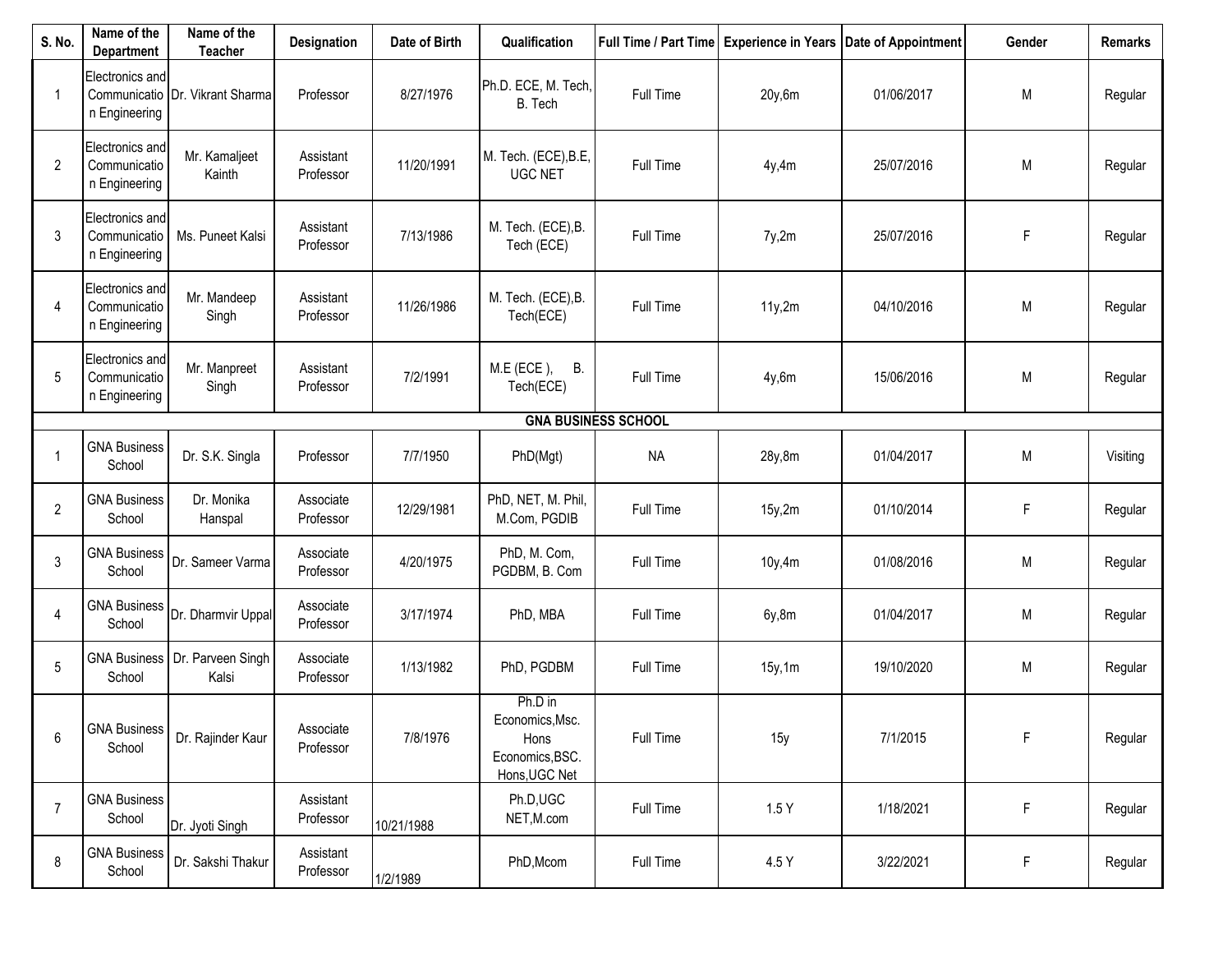| S. No. | Name of the<br><b>Department</b> | Name of the<br><b>Teacher</b> | Designation            | Date of Birth | Qualification                                  |           |         | Full Time / Part Time   Experience in Years   Date of Appointment | Gender | Remarks  |
|--------|----------------------------------|-------------------------------|------------------------|---------------|------------------------------------------------|-----------|---------|-------------------------------------------------------------------|--------|----------|
| 9      | <b>GNA Business</b><br>School    | Mr. V.K. Sareen               | Associate<br>Professor | 7/15/1959     | M.Phil, M.Com                                  | <b>NA</b> | 30y,4m  | 03/08/2020                                                        | M      | Visiting |
| 10     | <b>GNA Business</b><br>School    | Ms. Kamini Verma              | Assistant<br>Professor | 9/13/1981     | MA(English &<br>Political Science)BA,<br>B. Ed | Full Time | 12y, 5m | 01/07/2015                                                        | F      | Contract |
| 11     | <b>GNA Business</b><br>School    | Ms. Rajveer Kaur              | Assistant<br>Professor | 12/2/1990     | MBA (Finance &<br>Marketing), BBA              | Full Time | 4y,4m   | 01/08/2016                                                        | F      | Regular  |
| 12     | <b>GNA Business</b><br>School    | Ms. Neetu                     | Assistant<br>Professor | 11/9/1979     | M.Com, MBA (HR),<br>B. Com                     | Full Time | 8y,3m   | 01/08/2016                                                        | F      | Contract |
| 13     | <b>GNA Business</b><br>School    | Mr. Ramandeep<br>Singh        | Assistant<br>Professor | 1/14/1986     | MBA (Finance &<br>Marketing), B. Com           | Full Time | 13y, 3m | 15/06/2016                                                        | M      | Regular  |
| 14     | <b>GNA Business</b><br>School    | Ms. Jaswinder<br>Kaur         | Assistant<br>Professor | 1/6/1992      | MBA (Finance &<br>Marketing), B. Com           | Full Time | 4y,5m   | 04/07/2016                                                        | F      | Regular  |
| 15     | <b>GNA Business</b><br>School    | Mr. Manpreet<br>Singh         | Assistant<br>Professor | 12/16/1992    | MBA, B. Com, UGC<br><b>NET</b>                 | Full Time | 4y,6m   | 15/06/2016                                                        | M      | Regular  |
| 16     | <b>GNA Business</b><br>School    | Ms. Daljeet Kaur              | Assistant<br>Professor | 5/22/1987     | MBA, BA, UGC NET                               | Full Time | 9y,4m   | 23/07/2018                                                        | F      | Regular  |
| 17     | <b>GNA Business</b><br>School    | Mr. James Kanda               | Assistant<br>Professor | 12/23/1987    | MBA (HR &<br>Marketing), BA, NET               | Full Time | 7y,1m   | 01/07/2019                                                        | M      | Regular  |
| 18     | <b>GNA Business</b><br>School    | Mr. Gaurav K.<br>Mangar       | Assistant<br>Professor | 7/6/1996      | M. Com, B.Com.<br><b>NET</b>                   | Full Time | 1y, 5m  | 15/07/2019                                                        | M      | Regular  |
| 19     | <b>GNA Business</b><br>School    | Ms. Navdeep Kaur              | Assistant<br>Professor | 9/29/1991     | Pursuing PhD, MBA,<br>B. Com                   | Full Time | 4y,7m   | 21/08/2019                                                        | F      | Contract |
| 20     | <b>GNA Business</b><br>School    | Ms. Sakshi<br>Sardana         | Assistant<br>Professor | 12/9/1992     | M.Com, B.Com                                   | Full Time | 3y,3m   | 23/07/2018                                                        | F      | Contract |
| 21     | <b>GNA Business</b><br>School    | Ms. Kamni                     | Assistant<br>Professor | 8/17/1993     | <b>MBA</b>                                     | Full Time | 1y      | 10/06/2019                                                        | F      | Contract |
| 22     | <b>GNA Business</b><br>School    | Ms. Sarbjit Kaur              | Assistant<br>Professor | 10/28/1992    | M.Com, B.Com(Prof.)                            | Full Time | 5y,4m   | 20/07/2015                                                        | F      | Contract |
| 23     | <b>GNA Business</b><br>School    | Ms. Komal                     | Assistant<br>Professor | 11/12/1992    | M.com, B.com, UGC<br>NET                       | Full Time | 6y, 1m  | 17/07/2017                                                        | F      | Regular  |
| 24     | <b>GNA Business</b><br>School    | Mr. Harpreet Singh            | Assistant<br>Professor | 6/5/1982      | MBA, B.com                                     | Full Time | 1y, 1m  | 22/10/2019                                                        | M      | Contract |